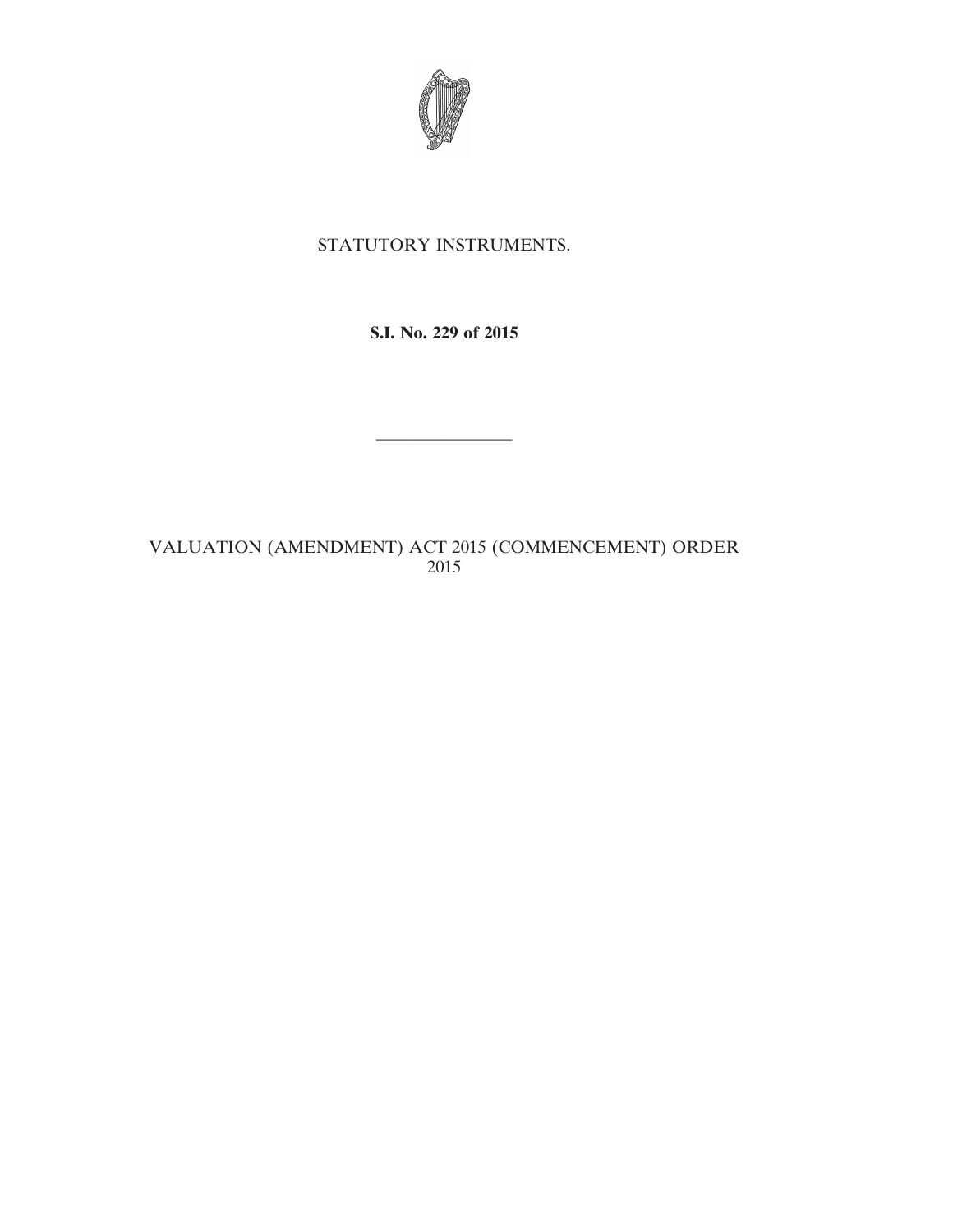## VALUATION (AMENDMENT) ACT 2015 (COMMENCEMENT) ORDER 2015

I, BRENDAN HOWLIN, Minister for Public Expenditure and Reform, in exercise of the powers conferred on me by section 46(3) of the Valuation (Amendment) Act 2015 (No. 10 of 2015), hereby order as follows:

1. This Order may be cited as the Valuation (Amendment) Act 2015 (Commencement) Order 2015.

2. The 8th day of June 2015 is appointed as the day on which the Valuation (Amendment) Act 2015 (No. 10 of 2015), other than section 14, shall come into operation.

L.S.

GIVEN under my Official Seal, 3 June 2015.

> BRENDAN HOWLIN, Minister for Public Expenditure and Reform.

*Notice of the making of this Statutory Instrument was published in "Iris Oifigiúil" of* 5*th June*, 2015.